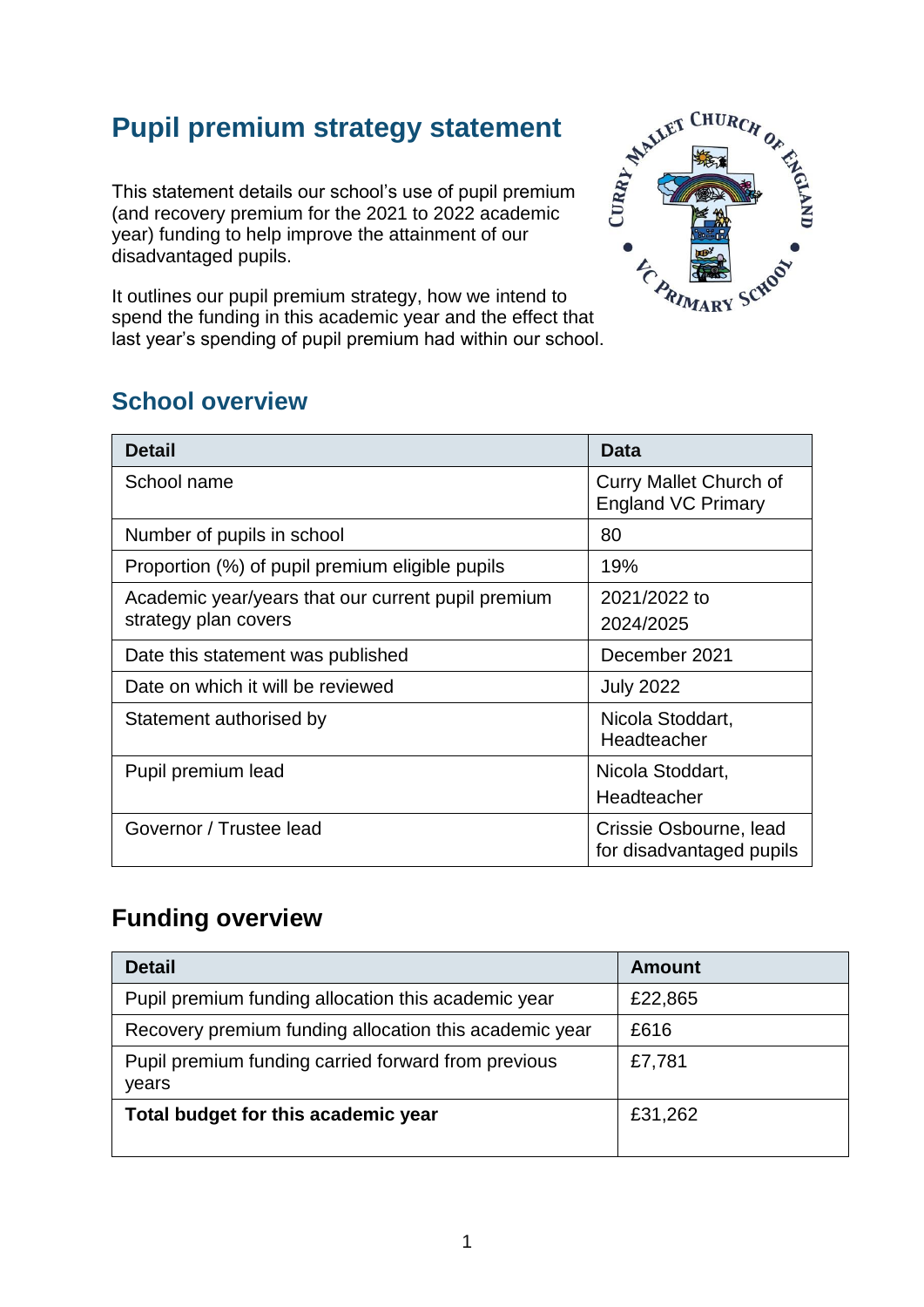# **Part A: Pupil premium strategy plan**

### **Statement of intent**

Our intention is that all pupils make good progress and achieve high attainment across all subject areas, whatever their individual needs or academic ability. Our school vision is that every child should be able to and given opportunity to 'Live life in all its fullness' and our Pupil Premium Strategy supports this vision.

Quality first teaching, targeted academic support and enhancement of pupil well-being for all is at the heart of our approach, with a particular focus on areas in which disadvantaged pupils require additional support. Our strategy aims to benefit both disadvantage and non-disadvantaged pupils in our school, closing any attainment gaps for all.

Our strategy is also integral to wider school plans for education recovery, to include: targeted support with for pupils whose education has been worst affected by partial school closures, including non-disadvantaged pupils; and also to include support for the social and emotional mental health of all our pupils to enable them to flourish.

This strategy is informed by robust diagnostic assessment of both academic (to identify gaps in learning and to identify any child who is not making good progress) and social emotional need with particularly awareness of the impact of partial school closures.

The approaches we have adopted complement each other to help pupils excel. To ensure they are effective we will:

- adopt a whole school approach in which all staff take responsibility for disadvantaged pupils' outcomes and raise expectations of what they can achieve
- act early to intervene at the point need is identified

## **Challenges**

This details the key challenges to achievement that we have identified among our disadvantaged pupils.

|        | Challenge   Detail of challenge |
|--------|---------------------------------|
| number |                                 |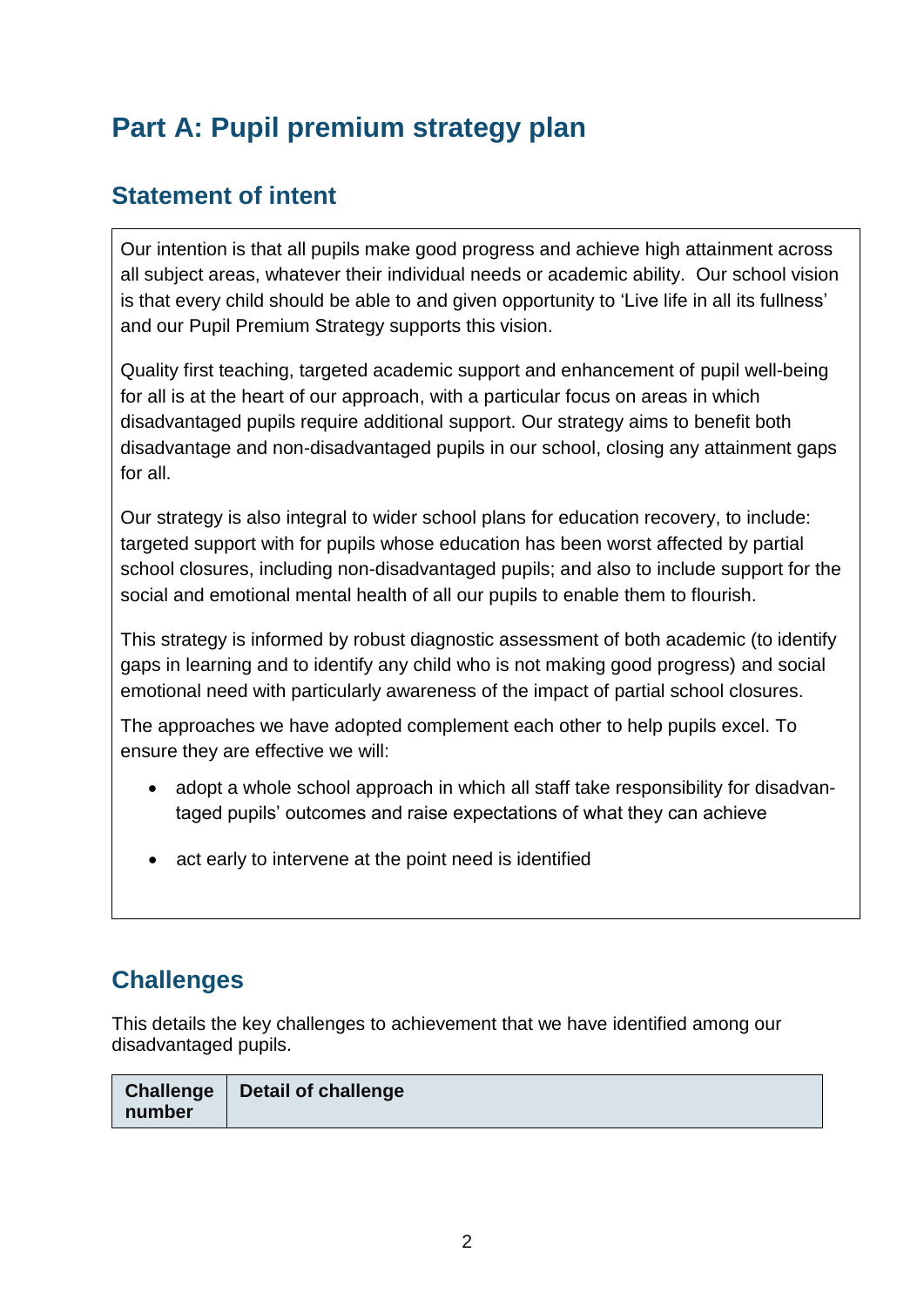| $\mathbf{1}$   | Our assessments and observations indicate that the education and<br>wellbeing of many of our disadvantaged pupils have been impacted<br>by partial school closures to a greater extent than for other pupils.                                                                                                                                  |
|----------------|------------------------------------------------------------------------------------------------------------------------------------------------------------------------------------------------------------------------------------------------------------------------------------------------------------------------------------------------|
|                | This has resulted in significant knowledge gaps leading to pupils fall-<br>ing behind age-related expectations.                                                                                                                                                                                                                                |
| $\overline{2}$ | Our assessments, including the Somerset wellbeing survey and Pu-<br>pil Attitudes to School & Self survey, alongside observations and dis-<br>cussions with pupils and families have identified social and emotional<br>issues for many pupils. These challenges particularly affect disad-<br>vantaged pupils and impact on their attainment. |
|                | Requests for additional support with social and emotional needs has<br>increased significantly during the pandemic. Children are receiving<br>both individual and small group interventions. 66% of PP children<br>have benefitted from this support during the last year.                                                                     |
| 3              | Children's reading at home and reading for enjoyment in school has<br>significantly declined since the pandemic. We have seen a noticea-<br>ble decline in reading for pleasure over the period of partial school<br>closures.                                                                                                                 |
| $\overline{4}$ | Our attendance data over the last academic year indicates that at-<br>tendance among disadvantaged pupils has been significantly lower<br>than for non-disadvantaged pupils.                                                                                                                                                                   |
|                | Disadvantaged: 90.41 %                                                                                                                                                                                                                                                                                                                         |
|                | Non-disadvantaged: 96.52 %                                                                                                                                                                                                                                                                                                                     |
|                | Our assessments and observations indicate that absenteeism is neg-<br>atively impacting disadvantaged pupils' progress.                                                                                                                                                                                                                        |
| 5              | Internal assessments indicate that maths attainment among disad-<br>vantaged pupils is significantly below average (66% below ARE in<br>UKS2)                                                                                                                                                                                                  |
|                | Early Years Foundation Stage Profile for end of academic year 2019-<br>2020 highlights number as area to improve.                                                                                                                                                                                                                              |
| 6              | 75% of our PP children this 2021-2022 academic year are in Upper<br>KS2 in one mixed year group (Y5 & Y6) class. 43% of pupils in Year<br>6 are disadvantaged.                                                                                                                                                                                 |

## **Intended outcomes**

This explains the outcomes we are aiming for **by the end of our current strategy plan**, and how we will measure whether they have been achieved.

| Intended outcome | <b>Success criteria</b> |
|------------------|-------------------------|
|------------------|-------------------------|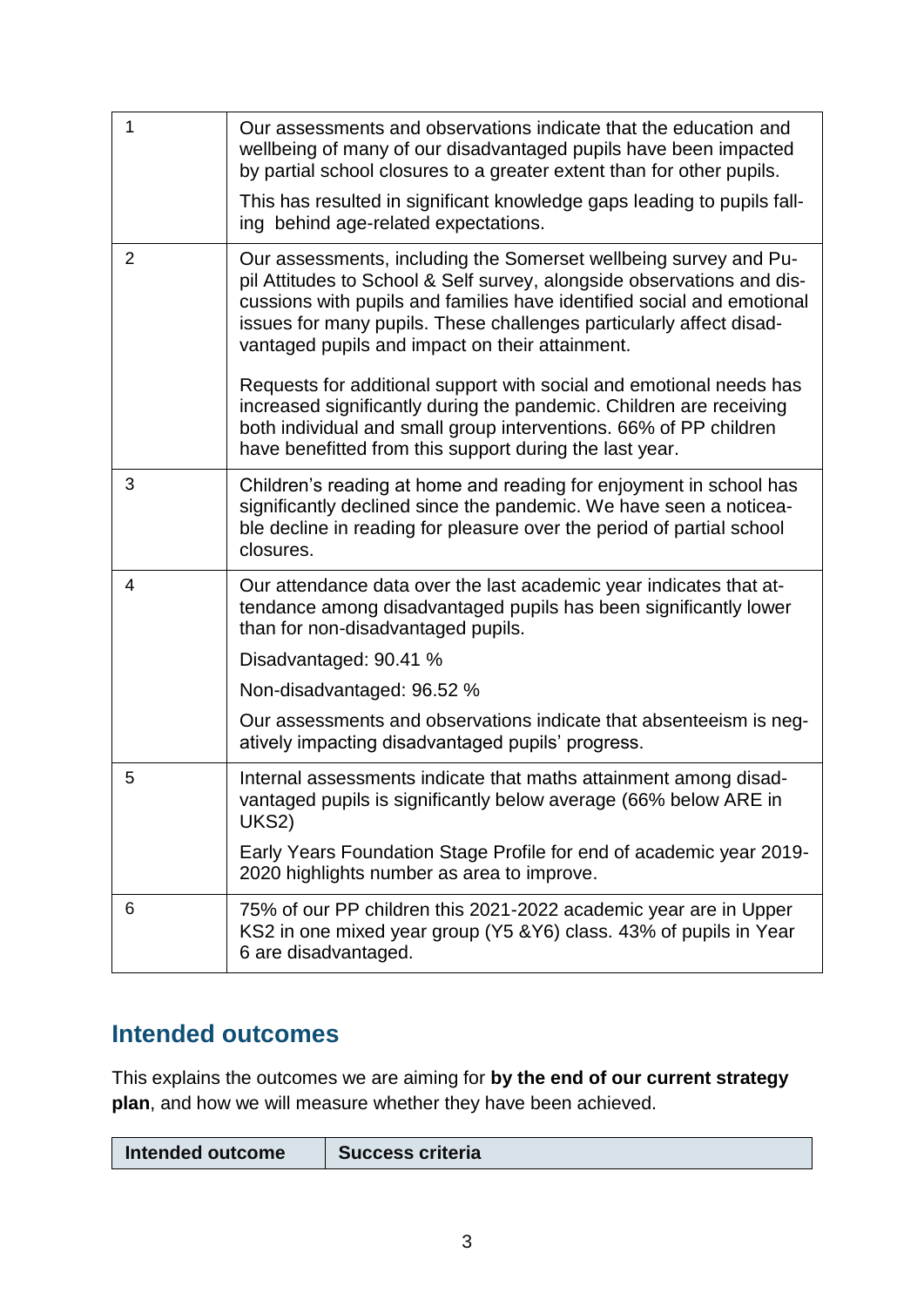| To achieve and sustain<br>improved wellbeing for<br>all pupils in our school,<br>particularly our<br>disadvantaged pupils. | Sustained high levels of wellbeing from 2024/25<br>demonstrated by:<br>qualitative data from student voice, student and par-<br>ent surveys and teacher observations<br>a significant increase in participation in enrichment<br>activities, particularly among disadvantaged pupils |
|----------------------------------------------------------------------------------------------------------------------------|--------------------------------------------------------------------------------------------------------------------------------------------------------------------------------------------------------------------------------------------------------------------------------------|
| To achieve and<br>sustain improved<br>attendance for all<br>pupils, particularly our<br>disadvantaged pupils.              | Sustained high attendance from 2024/25 demonstrated<br>by:<br>the overall absence rate for all pupils being no more<br>$\bullet$<br>than 4%, and the attendance gap between disad-<br>vantaged pupils and their non-disadvantaged peers<br>being reduced by 5%.                      |
| Improved reading<br>attainment among<br>disadvantaged pupils.                                                              | KS2 reading outcomes in 2024/25 show that more than<br>76% of disadvantaged pupils met the expected stand-<br>ard.                                                                                                                                                                   |
| Reading for pleasure<br>has significantly<br>increased.                                                                    | Whole school culture of Reading for Pleasure is evident<br>within qualitative data from pupil voice, pupil, parent<br>and staff surveys and observations.                                                                                                                            |
| Improved maths<br>attainment for<br>disadvantaged pupils<br>at the end of KS2.                                             | KS2 maths outcomes in 2024/25 show that more than<br>76% of disadvantaged pupils met the expected<br>standard.                                                                                                                                                                       |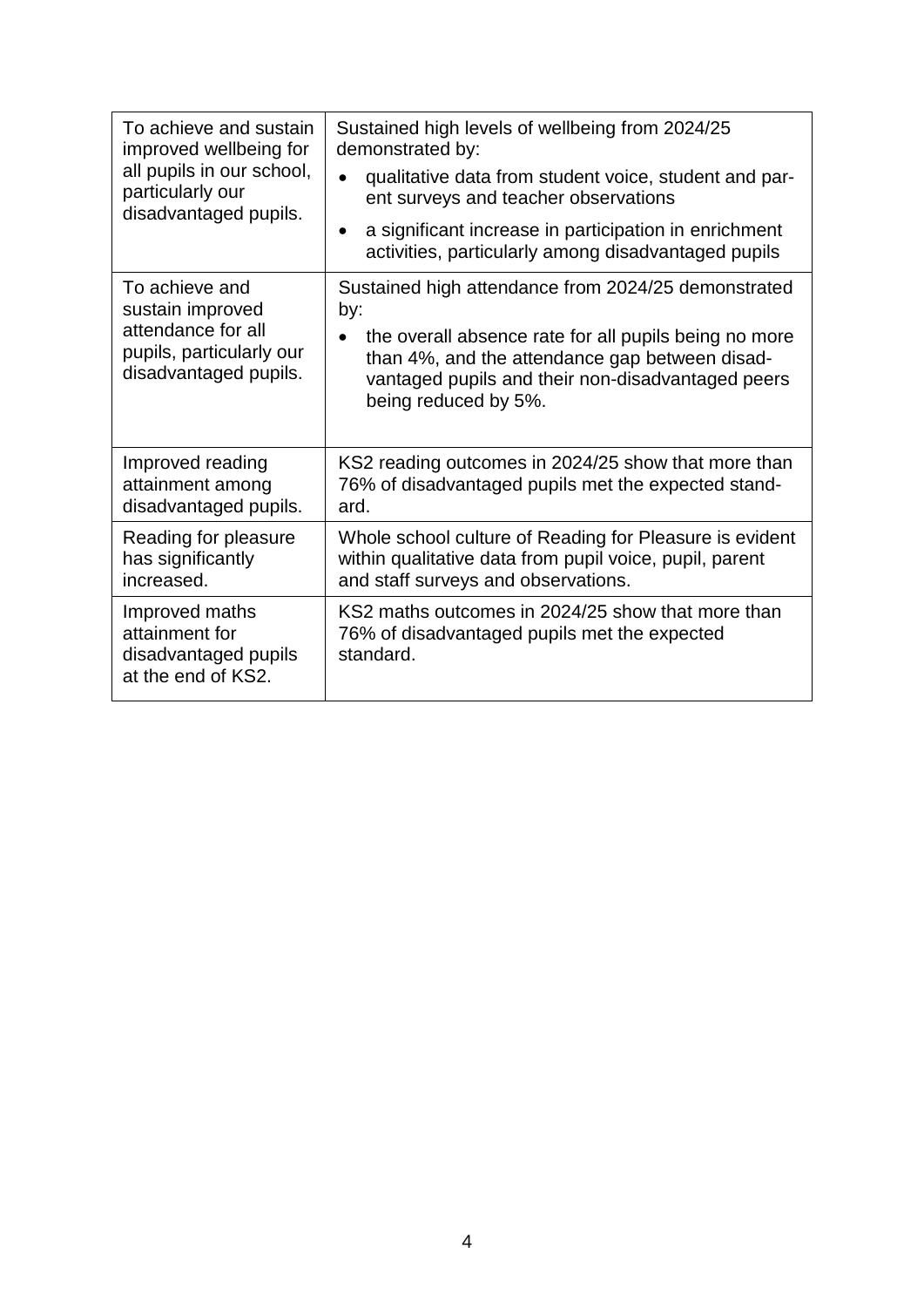## **Activity in this academic year**

This details how we intend to spend our pupil premium (and recovery premium funding) **this academic year** to address the challenges listed above.

#### **Teaching (for example, CPD, recruitment and retention)**

Budgeted cost: £15,011.95

| <b>Activity</b>                                                                                                                                                                                                                                                 | <b>Evidence that supports this</b><br>approach                                                                                                                                                                                                                                                                                     | <b>Challenge</b><br>number(s)<br>addresse<br>$\mathbf d$ |
|-----------------------------------------------------------------------------------------------------------------------------------------------------------------------------------------------------------------------------------------------------------------|------------------------------------------------------------------------------------------------------------------------------------------------------------------------------------------------------------------------------------------------------------------------------------------------------------------------------------|----------------------------------------------------------|
| HLTA (QTS) employed to<br>support quality first<br>teaching in upper KS2                                                                                                                                                                                        | Quality first teaching<br>EEF: This approach is supported by<br>a body of research which has found<br>that good teachers are especially<br>important for pupils from<br>disadvantaged backgrounds.<br>EEF research: Collaborative learning<br>$+5$ mths<br>Feedback +8 mths                                                        | 1,3,4,5,6                                                |
| Purchase of standardised<br>diagnostic assessments.                                                                                                                                                                                                             | Standardised tests can provide<br>reliable insights into the specific<br>strengths and weaknesses of each<br>pupil to help ensure they receive the<br>correct additional support through<br>interventions or teacher instruction:<br>https://educationendowmentfoundati<br>on.org.uk/guidance-for-<br>teachers/assessment-feedback | 1,5,6                                                    |
| Priority given to Reading<br>for Pleasure development<br>program, supported by St<br>Peter's School English<br>hub, to include staff train-<br>ing, release time for Eng-<br>lish Lead and purchase of<br>additional high quality<br>reading books for both li- | Evidence:<br>Reading for pleasure has multiple<br>benefits to include: wider vocabulary<br>and knowledge, enriched imagination<br>and more developed narrative writing.<br>(Senechal et al, 2018)<br>PISA & PIRLS surveys: RfP- inde-<br>pendent choice reading is a strong                                                        | 1,2,3,4                                                  |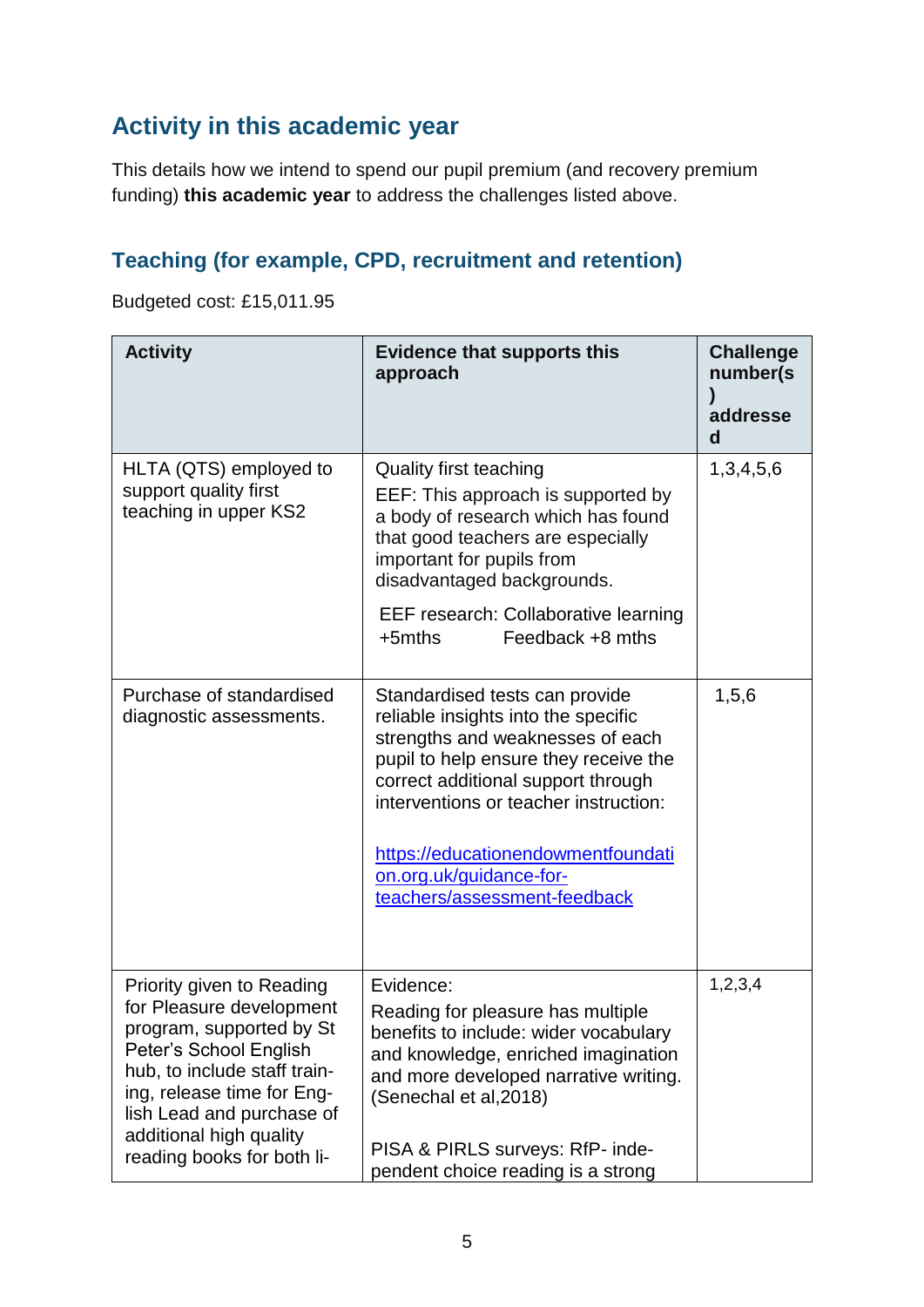| brary and class use. Fund-<br>ing allocated to support<br>Reading for Pleasure stra-<br>tegic action plan.                                                                                                                                                                                                                                                                                                                                                                                                 | predictor of reading attainment. (Pro-<br>fessor Teresa Cremin)                                                                                                                                                                                                                                                                                                                                 |         |
|------------------------------------------------------------------------------------------------------------------------------------------------------------------------------------------------------------------------------------------------------------------------------------------------------------------------------------------------------------------------------------------------------------------------------------------------------------------------------------------------------------|-------------------------------------------------------------------------------------------------------------------------------------------------------------------------------------------------------------------------------------------------------------------------------------------------------------------------------------------------------------------------------------------------|---------|
| Purchase of additional<br>phonically decodable read-<br>ing books which have fidel-<br>ity to our SSP reading<br>scheme (Letters and<br>Sounds) supported by on-<br>going engagement with St<br>Peter's School English hub                                                                                                                                                                                                                                                                                 | Phonics approaches have a strong<br>evidence base that indicates a<br>positive impact on the accuracy of<br>word reading (though not necessarily<br>comprehension), particularly for<br>disadvantaged pupils:<br><b>Phonics   Toolkit Strand   Education</b><br><b>Endowment Foundation   EEF</b>                                                                                               | 1,2,3,  |
| Enhancement of our maths<br>teaching and curriculum<br>planning in line with DfE<br>and EEF guidance and<br>supported by the Boolyan<br>maths hub.<br>We will fund teacher re-<br>lease time to continue with<br>sustaining phase of teach-<br>ing for mastery with the<br>Boolyan Maths hub to em-<br>bed key elements of teach-<br>ing for mastery and use of<br>manipulatives to improve<br>reasoning.<br>Maths Lead release time to<br>support the use of Ready<br>to Progress support mate-<br>rials. | The DfE non-statutory guidance has<br>been produced in conjunction with<br>the National Centre for Excellence in<br>the Teaching of Mathematics, draw-<br>ing on evidence-based approaches:<br>Maths guidance KS 1 and 2.pdf<br>(publishing.service.gov.uk)<br>The EEF guidance is based on a<br>range of the best available evidence:<br><b>Improving Mathematics in Key</b><br>Stages 2 and 3 | 1,5,6   |
| Improve the quality of well-<br>being and mental health of<br>all.<br>Well-being and mental<br>health approaches will be<br>embedded into our curricu-<br>lum to include Forest<br>school, PSHE- JIGSAW<br>and Life Lessons. SENDco<br>time to support professional<br>development and training<br>for staff. ELSA training for<br>new member of staff.                                                                                                                                                    | There is extensive evidence<br>associating childhood social and<br>emotional skills with improved<br>outcomes at school and in later life<br>(e.g., improved academic<br>performance, attitudes, behaviour<br>and relationships with peers):<br><b>EEF</b> Social and Emotional Learnin<br>g.pdf(educationendowmentfoundatio<br>n.org.uk)                                                       | 1,2,4,6 |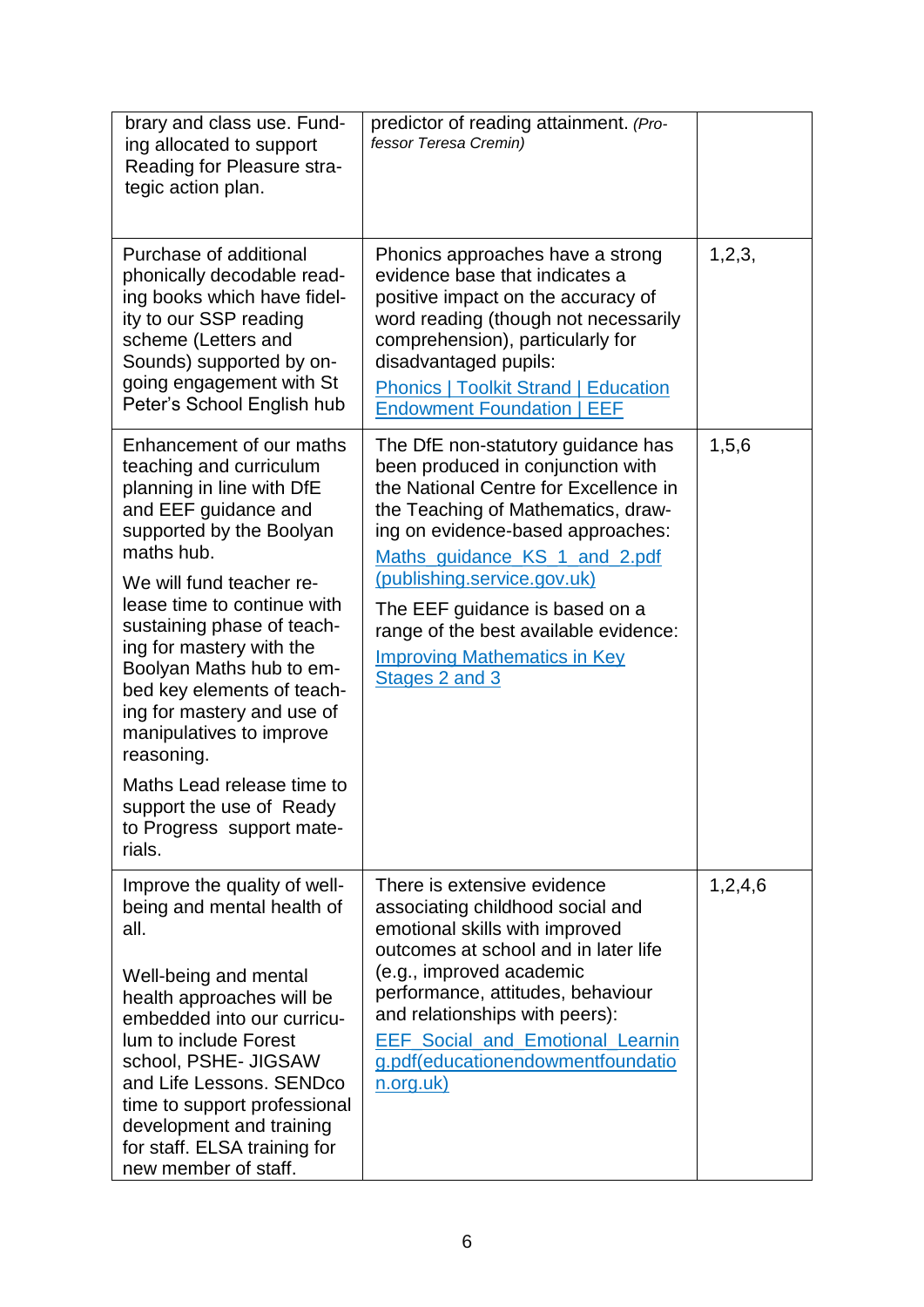| CPD to improve creativity<br>and arts curriculum offer in<br>order to build young peo-<br>ple's confidence, character<br>and resilience through crea-<br>tivity.<br>Support the health and<br>wellbeing of pupils through<br>arts and culture.<br>Access support and CPD<br>from SPEADA Artsmark<br>with intent to improve well-<br>being for all. | Arts participation can have a positive<br>impact on academic outcomes in<br>other areas of the curriculum.<br>Wider benefits such as more positive<br>attitudes to learning and increased<br>well-being have also consistently<br>been reported.<br>https://educationendowmentfoundatio<br>n.org.uk/education-evidence/teaching-<br>learning-toolkit/arts-participation | 1,2,4,6 |
|----------------------------------------------------------------------------------------------------------------------------------------------------------------------------------------------------------------------------------------------------------------------------------------------------------------------------------------------------|-------------------------------------------------------------------------------------------------------------------------------------------------------------------------------------------------------------------------------------------------------------------------------------------------------------------------------------------------------------------------|---------|

## **Targeted academic support (for example, tutoring, one-to-one support structured interventions)**

Budgeted cost: **£13,773**

| <b>Activity</b>                                                                                                                      | Evidence that supports this approach                                                                                                                                                                                             | <b>Challeng</b><br>e<br>number(s)<br>addresse<br>d |
|--------------------------------------------------------------------------------------------------------------------------------------|----------------------------------------------------------------------------------------------------------------------------------------------------------------------------------------------------------------------------------|----------------------------------------------------|
| ELSA support for<br>identified children.                                                                                             | https://educationendowmentfoundation.o<br>rg.uk/education-evidence/teaching-<br>learning-toolkit/social-and-emotional-<br><u>learning</u>                                                                                        | 1, 4                                               |
| Additional phonics<br>sessions targeted at<br>disadvantaged pupils<br>who require further<br>phonics support.<br>Supported by SENDco | Phonics approaches have a strong<br>evidence base indicating a positive<br>impact on pupils, particularly from<br>disadvantaged backgrounds.<br><b>Phonics   Toolkit Strand   Education</b><br><b>Endowment Foundation   EEF</b> | $\overline{2}$                                     |
| Individualised literacy<br>intervention for those<br>identified by SENDco                                                            | In school data shows rapid progress<br>using this program.                                                                                                                                                                       |                                                    |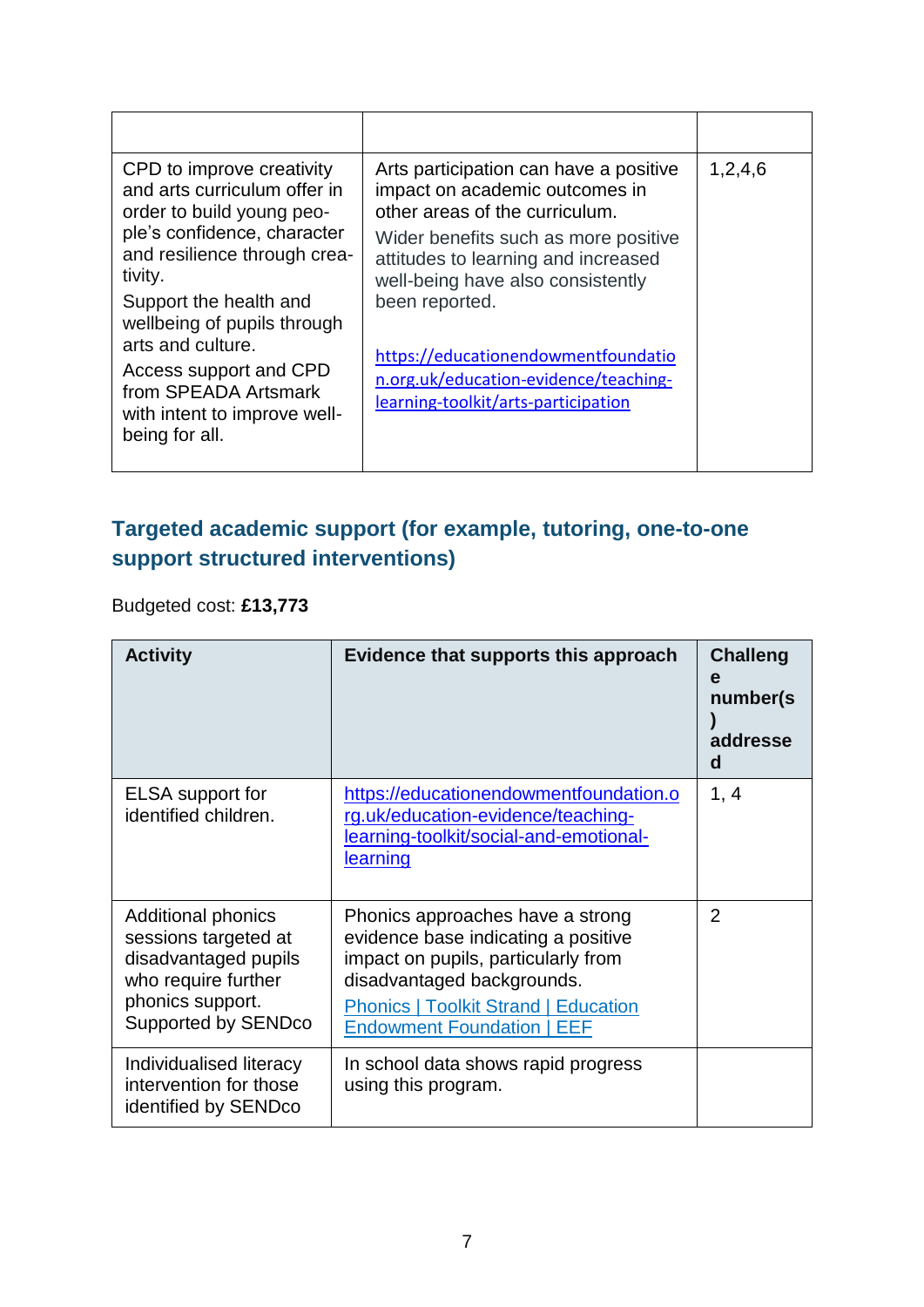| Engaging with the<br>One to one tuition   EEF (educationen-<br><b>National Tutoring Pro-</b><br>dowmentfoundation.org.uk)<br>gramme to provide<br>school-led tutoring for<br>And in small groups:<br>pupils whose education<br><b>Small group tuition   Toolkit Strand   Edu-</b><br>has been most<br>cation Endowment Foundation   EEF<br>impacted by the<br>pandemic. A significant<br>proportion of the pupils<br>who receive tutoring<br>will be disadvantaged,<br>including those who | <b>Additional TA hours</b><br>allocated to deliver in<br>school tutoring | Tuition targeted at specific needs and<br>knowledge gaps can be an effective<br>method to support low attaining pupils or | 4 |
|--------------------------------------------------------------------------------------------------------------------------------------------------------------------------------------------------------------------------------------------------------------------------------------------------------------------------------------------------------------------------------------------------------------------------------------------------------------------------------------------|--------------------------------------------------------------------------|---------------------------------------------------------------------------------------------------------------------------|---|
|                                                                                                                                                                                                                                                                                                                                                                                                                                                                                            | are high attainers.                                                      | those falling behind, both one-to-one:                                                                                    |   |

## **Wider strategies (for example, related to attendance, behaviour, wellbeing)**

Budgeted cost: £2,477.05

| <b>Activity</b>                                                                                                                                                                                                                                                                                     | <b>Evidence that supports this</b><br>approach                                                                                                                                           | <b>Challeng</b><br>e<br>number(s)<br>addresse<br>d |
|-----------------------------------------------------------------------------------------------------------------------------------------------------------------------------------------------------------------------------------------------------------------------------------------------------|------------------------------------------------------------------------------------------------------------------------------------------------------------------------------------------|----------------------------------------------------|
| Whole school community<br>involvement with developing Anti-<br><b>Bullying – United Against Bullying</b><br>approach<br>Whole staff training on behaviour<br>management and anti-bullying<br>approaches with the aim of<br>developing our school ethos and<br>improving behaviour across<br>school. | Both targeted interventions<br>and universal approaches can<br>have positive overall effects:<br><b>Behaviour interventions   EEF</b><br>educationendowmentfoundat<br><u>ion.org.uk)</u> | 1,2                                                |
| Embed principles of good practice<br>set out in the DfE's Improving<br>School Attendance advice.                                                                                                                                                                                                    | The DfE guidance has been<br>informed by engagement with<br>schools that have significantly<br>reduced levels of absence<br>and persistent absence.                                      | 4                                                  |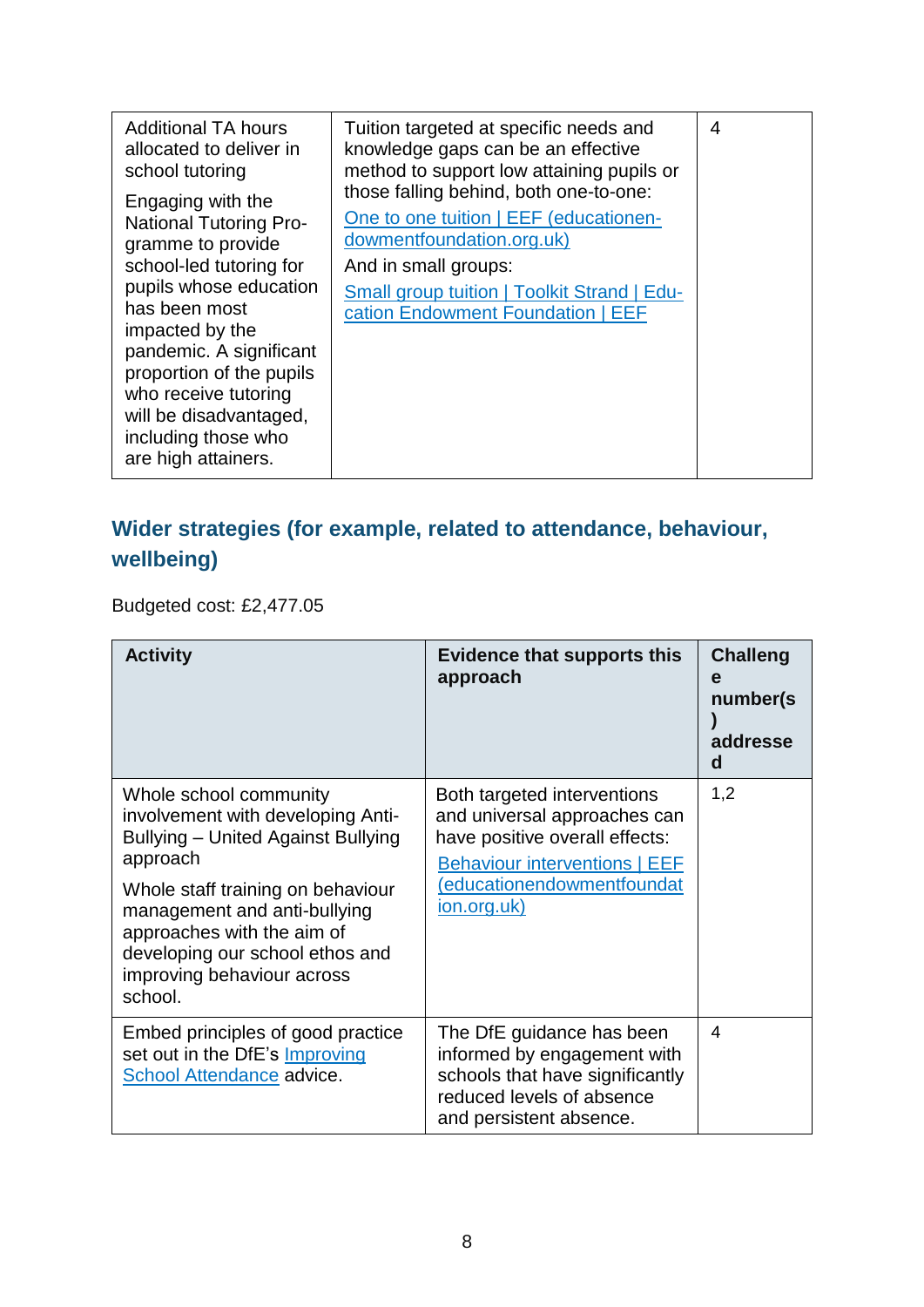| <b>Improve Social Emotional and</b><br>Mental Health of pupils and staff.<br>Engagement with, training (DfE<br>funded) and dissemination of<br>Mental Health in schools Lead<br>training and identified actions | <b>EEF Social and Emotional</b><br>Learning.pdf(educationendow<br>mentfoundation.org.uk)                                                                                                                                                                                                                                                                                                                          | 1,2   |
|-----------------------------------------------------------------------------------------------------------------------------------------------------------------------------------------------------------------|-------------------------------------------------------------------------------------------------------------------------------------------------------------------------------------------------------------------------------------------------------------------------------------------------------------------------------------------------------------------------------------------------------------------|-------|
| Reduce costs of residential trips<br>and educational visits.<br>Encourage and support all<br>disadvantaged children to attend a<br>variety of extra-curricular clubs<br>and activities.                         | https://educationendowmentf<br>oundation.org.uk/support-for-<br>schools/school-improvement-<br>planning/3-wider-strategies<br>Research finds that children that children<br>from the most disadvantaged households<br>benefit from significantly more spending<br>on extra-curricular activities than their<br>peers.<br>EEF Research: outdoor learning +4<br>months, outdoor adventure learning<br>adds +5months | 2,4,6 |
| Contingency fund for acute issues.                                                                                                                                                                              | Based on our experiences,<br>we have identified a need to<br>set a small amount of funding<br>aside to respond quickly to<br>needs that have not yet been<br>identified.                                                                                                                                                                                                                                          | All   |

## **Total budgeted cost: £ 31,262.00**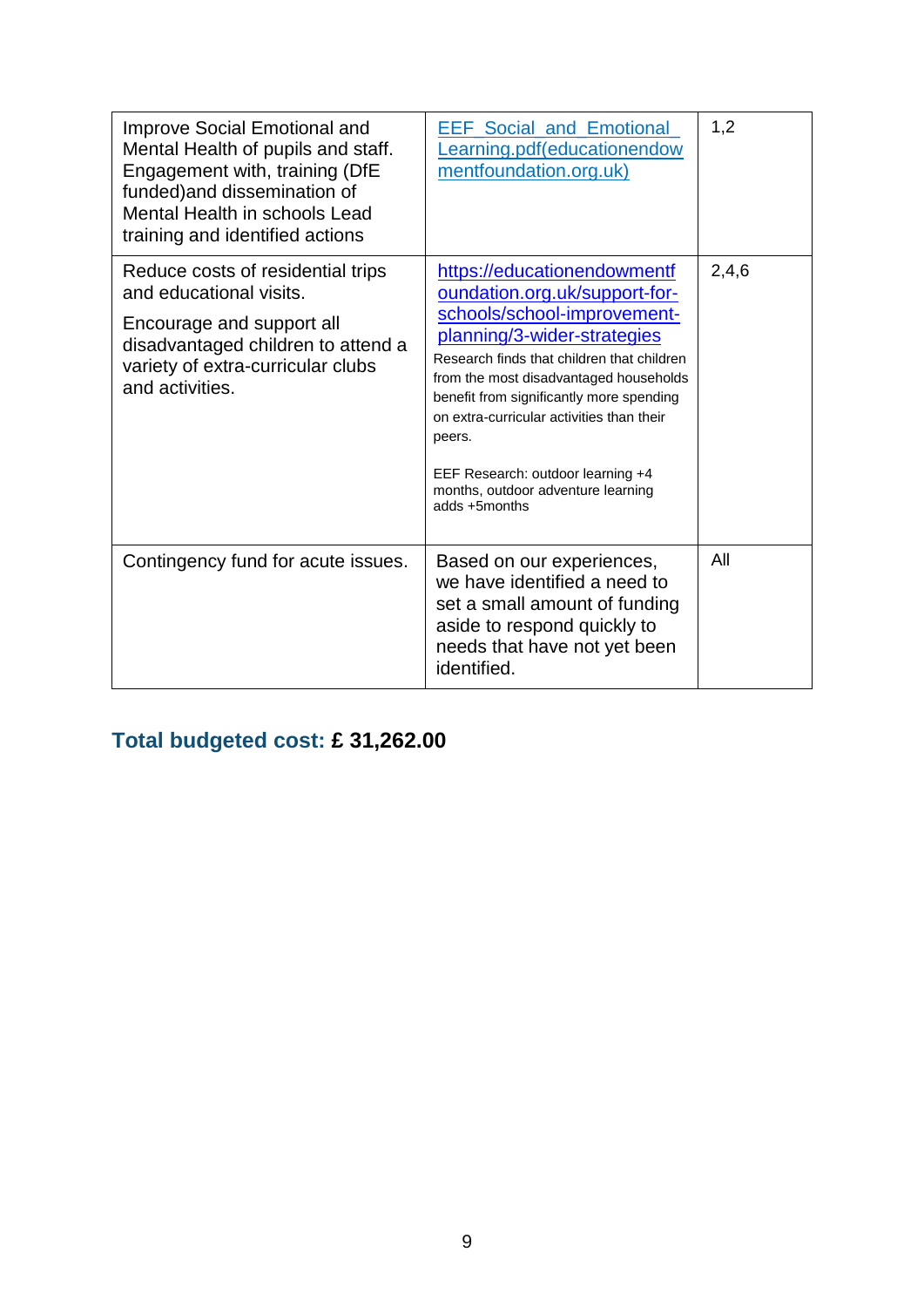## **Part B: Review of outcomes in the previous academic year**

### **Pupil premium strategy outcomes**

This details the impact that our pupil premium activity had on pupils in the 2020 to 2021 academic year.

Our internal assessments during 2020/21 suggested that the performance of disadvantaged pupils was lower than in the previous academic year in key areas of the curriculum.

| <b>KS2 Internal Teacher</b><br>Assessment Y6 | R    | W    | м    |
|----------------------------------------------|------|------|------|
| Summer 2020                                  | 100% | 100% | 100% |
| Summer 2021                                  | 66%  | 33%  | 66%  |

Our assessment of the reasons for these outcomes points primarily to Covid-19 impact, which disrupted learning for all children. The data was also impacted by special educational need. As evidenced in schools across the country, school closure was most detrimental to our disadvantaged pupils, and they were not able to benefit from our pupil premium funded improvements to teaching and targeted interventions to the extent that we had intended.

The impact was mitigated by our commitment to maintain a high quality curriculum, and teaching via Google Classroom as an online learning platform during periods of partial closure. Teaching was delivered by our own teachers recording lessons and with the use of other online quality resources such as those provided by Oak National Academy. Chromebooks to use for home learning during partial school closures were made available to all of our disadvantaged children as a priority.

Although overall attendance in 2020/21 was in line with the national average. At times when all pupils were expected to attend school, absence among disadvantaged pupils was 6% higher than their peers. Attendance of disadvantaged pupils continues to be a priority.

Qualitative evidence shows that individualised interventions, such as 1:1 support and Forest School proved to have a very positive impact (as evidenced in PEP).

Our assessments and observations and pupil surveys (PASS and Somerset Wellbeing Survey) indicated that pupil behaviour, wellbeing and mental health were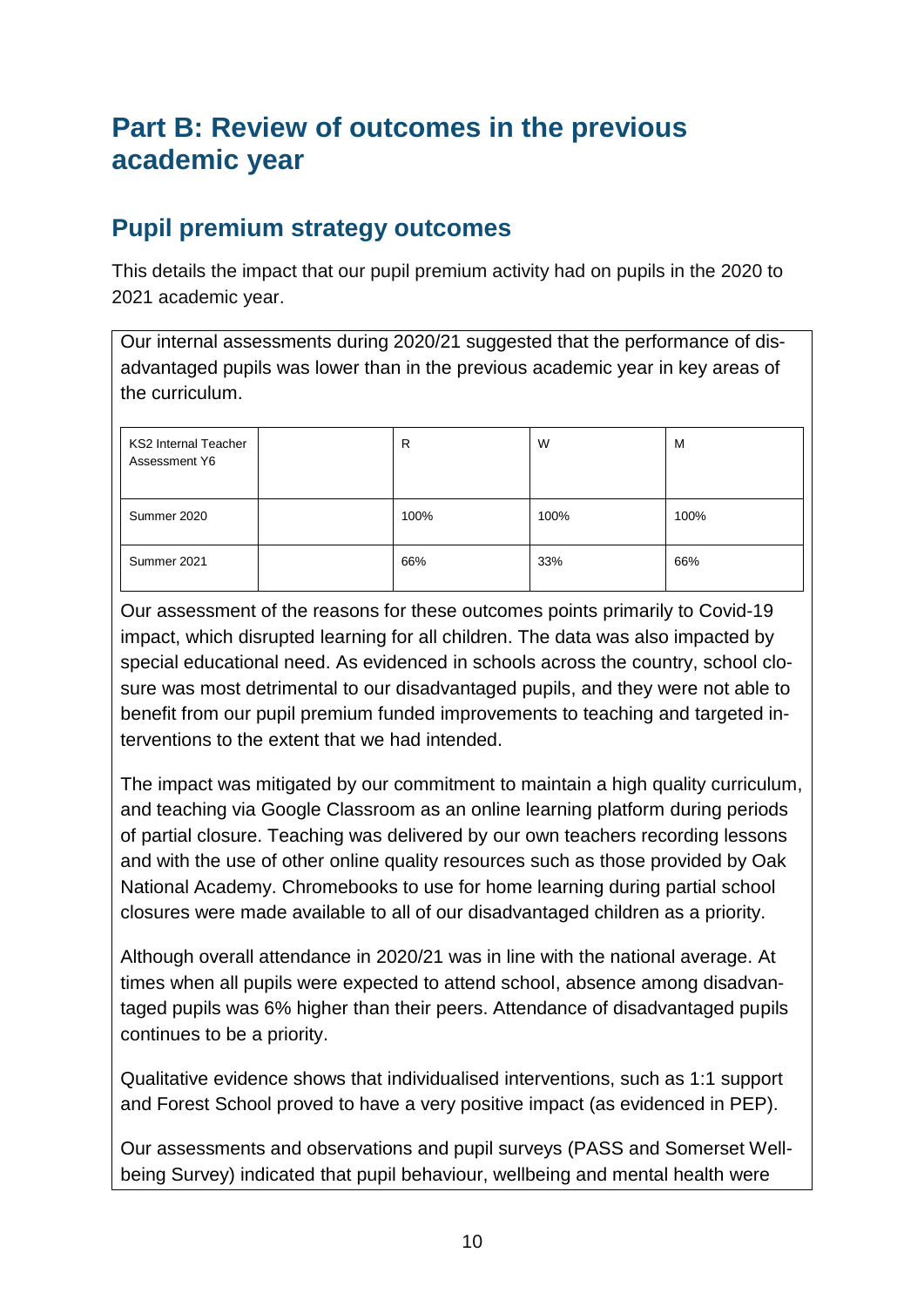significantly impacted last year, primarily due to COVID-19-related issues. The impact was particularly apparent for disadvantaged pupils. We used pupil premium funding to provide wellbeing support for all pupils and in particular ELSA support as a targeted intervention for disadvantaged children where required. We are continuing with and building on that approach throughout this academic year.

Reduced cost for residential trips, educational visits and school clubs was planned as research finds that children from the most disadvantaged households benefit from significantly more spending on extra-curricular activities than their peers.

EEF Research: outdoor learning +4 months, outdoor adventure learning adds +5months. However the impact of school closures and Covid restrictions has meant that planned expenditure in this area is now carried forward to this academic year.